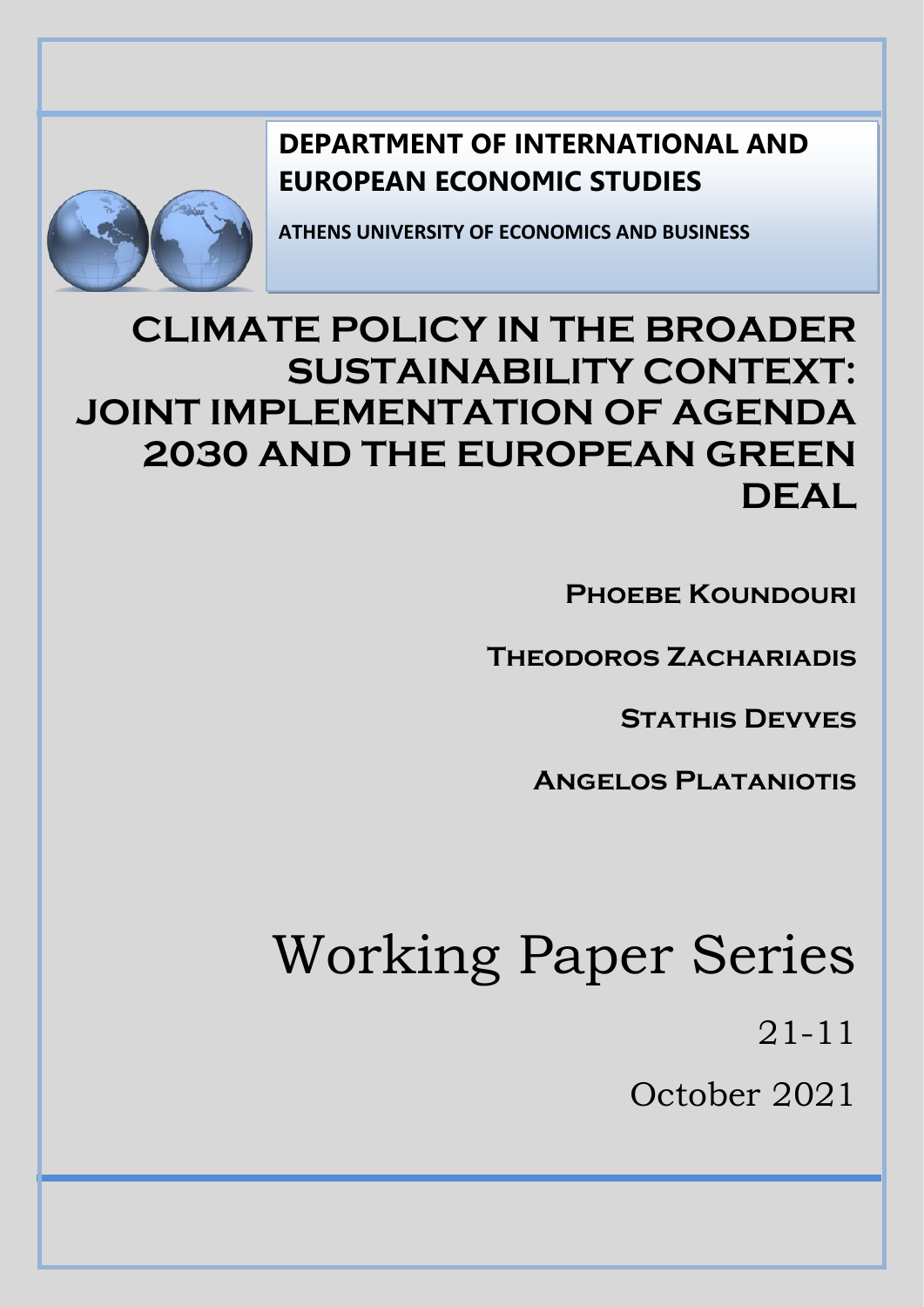# **CLIMATE POLICY IN THE BROADER SUSTAINABILITY CONTEXT: JOINT IMPLEMENTATION OF AGENDA 2030 AND THE EUROPEAN GREEN DEAL<sup>1</sup>**

# **Phoebe Koundouri<sup>1</sup> , Theodoros Zachariadis<sup>2</sup> , Stathis Devves<sup>3</sup> , Angelos Plataniotis<sup>4</sup>**

<sup>1</sup> Professor and Director of ReSEES Research Laboratory, School of Economics, Athens University of Economics and Business, Director Sustainable Development Unit, ATHENA Research Center; Fellow World Academy of Art and Science; Co-Chair UN SDSN Europe. Email: *pkoundouri@aueb.gr*;

<sup>2</sup> Professor, The Cyprus Institute, Manager SDSN Europe. Email: [t.zachariadis@cyi.ac.cy](mailto:t.zachariadis@cyi.ac.cy)

<sup>3</sup> PhD Candidate, School of Economics, Athens University of Economics and Business. Email: [devves@aueb.gr](mailto:devves@aueb.gr)

<sup>4</sup> PhD Candidate, School of Economics & Political Sciences, National and Kapodistrian University of Athens. Email: [aplataniotis@econ.uoa.gr](mailto:aplataniotis@econ.uoa.gr)

# **Article Classification: Review scientific paper**

<sup>&</sup>lt;sup>1</sup> This chapter is based on the report "Transformations for the Joint Implementation of Agenda 2030 for Sustainable Development and the European Green Deal: A green and digital, job-based and inclusive recovery from the COVID-19 pandemic" published by the UN sustainable Development Solutions Network. The full report is availabl[e here.](https://resources.unsdsn.org/transformations-for-the-joint-implementation-of-agenda-2030-the-sustainable-development-goals-and-the-european-green-deal-a-green-and-digital-job-based-and-inclusive-recovery-from-covid-19-pandemic)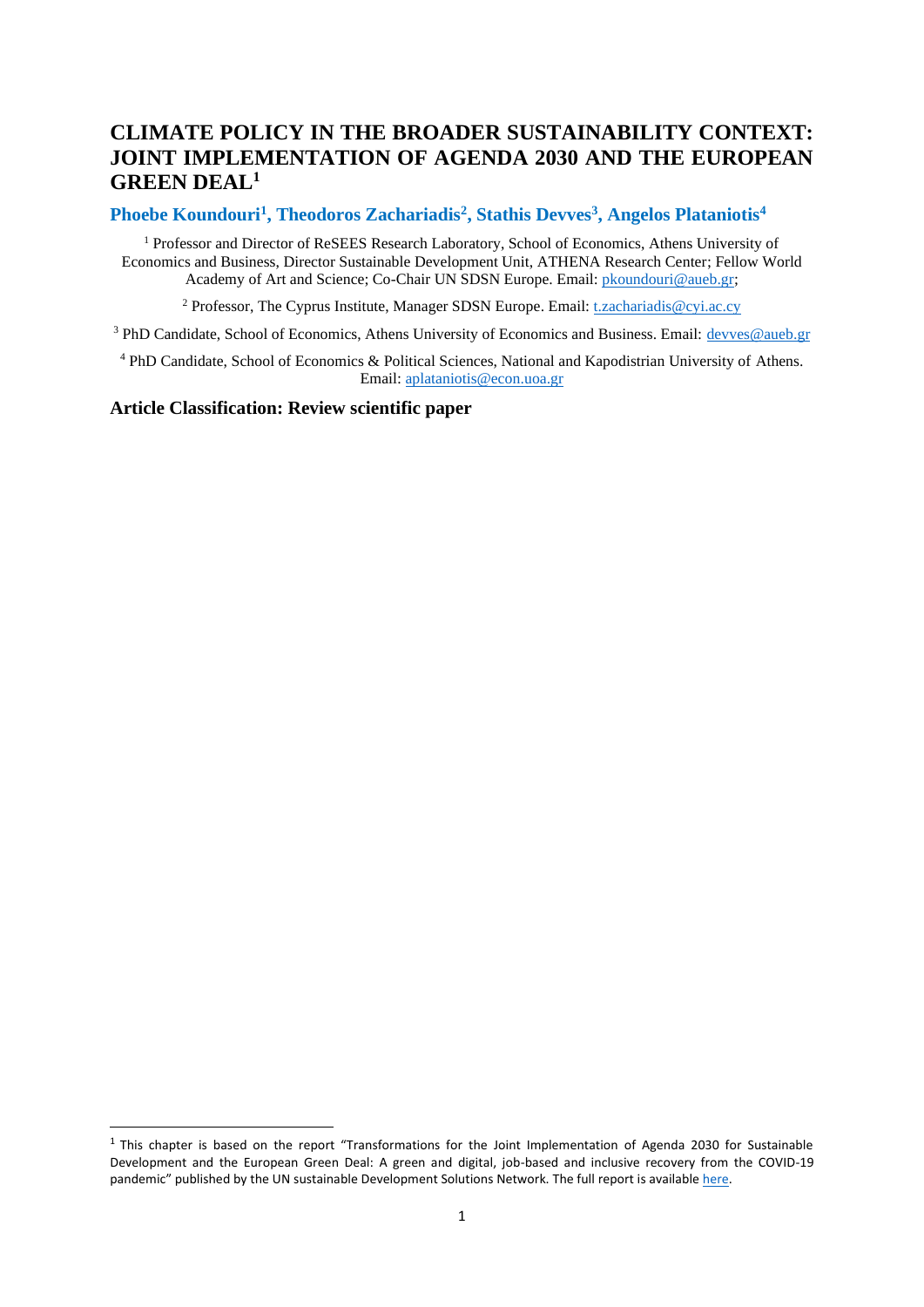# **ABSTRACT**

The European Green Deal was approved in December 2019 by European Union Leaders, laying out a broad set of objectives for a climate-neutral, resource-efficient, technologically sophisticated, and socially equitable continent. The EU has also decided to integrate the Sustainable Development Goals (SDGs) of UN Agenda 2030 in the European Semester, the EU's main mechanism for coordinating national economic and employment strategies. Further, the EU responded to the enormous consequences of Covid-19 by enacting a robust "Next Generation EU" package of policies and resources to help Europe's economy recover while pursuing its green transformation. To link these four major policy initiatives – the SDGs, the European Green Deal, the European Semester, and the EU recovery plan we co-authored the report: "*Transformations for the Joint Implementation of Agenda 2030 for Sustainable Development and the European Green Deal: A Green and Digital, Job-Based and Inclusive Recovery from the COVID-19 Pandemic*", which was released in February 2021 by the UN Sustainable Development Solutions Network Europe (SDSN Europe). In this article, we use part of the work performed in that report to present how the objectives of Agenda 2030 and the European Green Deal can be aligned and provide actionable recommendations to policymakers for this purpose.

*Keywords: European Green Deal, SDGs, Sustainability, Co-integration, EU Economic Policy, Just Transition JEL Classification: Q01, Q52 ,Q54, Q58.*

# **1. INTRODUCTION**

In September 2015 the UN "Agenda 2030" was launched (United Nations,2015a), including 17 Sustainable Development Goals (SDGs). In December 2015, the Parties to the UN Framework Convention on Climate Change (UNFCCC) in Paris, delivered a landmark agreement (United Nations,2015b) to combat climate change. Both frameworks call for deep transformations and require actions by governments, civil society, scientists, and businesses. While significant progress has been made on some goals, no country is currently on track towards achieving all SDGs.

To assist stakeholders in operationalising the implementation of the 17 SDGs, the UN Sustainable Development Solutions Network (SDSN) introduced in 2019 the concept of 'Six Transformations to achieve the SDGs' (6T) (Sachs et al, 2019). Each Transformation (Education-Gender-Inequality; Health-Wellbeing-Demography; Energy Decarbonisation-Sustainable Industry; Sustainable Food-Land-Water-Oceans; Sustainable Cities and Communities; and Digital Revolution for Sustainable Development) identified priority investments and regulatory challenges and called for actions by governments working with business and civil society. All Transformations and SDGs are closely interlinked; significant progress in any SDG cannot be achieved without the implementation of the objectives contributing to other SDGs as well.

The European Union introduced the European Green Deal (European Commission, 2019) (EGD) in December 2019 to reach the goal of climate neutrality by 2050. EGD guides the actions of governments, organisations, and businesses and offers a comprehensive framework for decarbonising the economy, reducing pollution and waste, and placing the SDGs at the centre of the European policy agenda. The EGD identifies nine areas of intervention – biodiversity, food systems ('From Farm to Fork'), sustainable agriculture, clean energy, sustainable industry, building and renovating, sustainable mobility, eliminating pollution, and climate action. In line with the EGD, the EU adopted the European Climate Law in spring 2021, intending to set out the conditions for an effective and fair low-carbon transition and to provide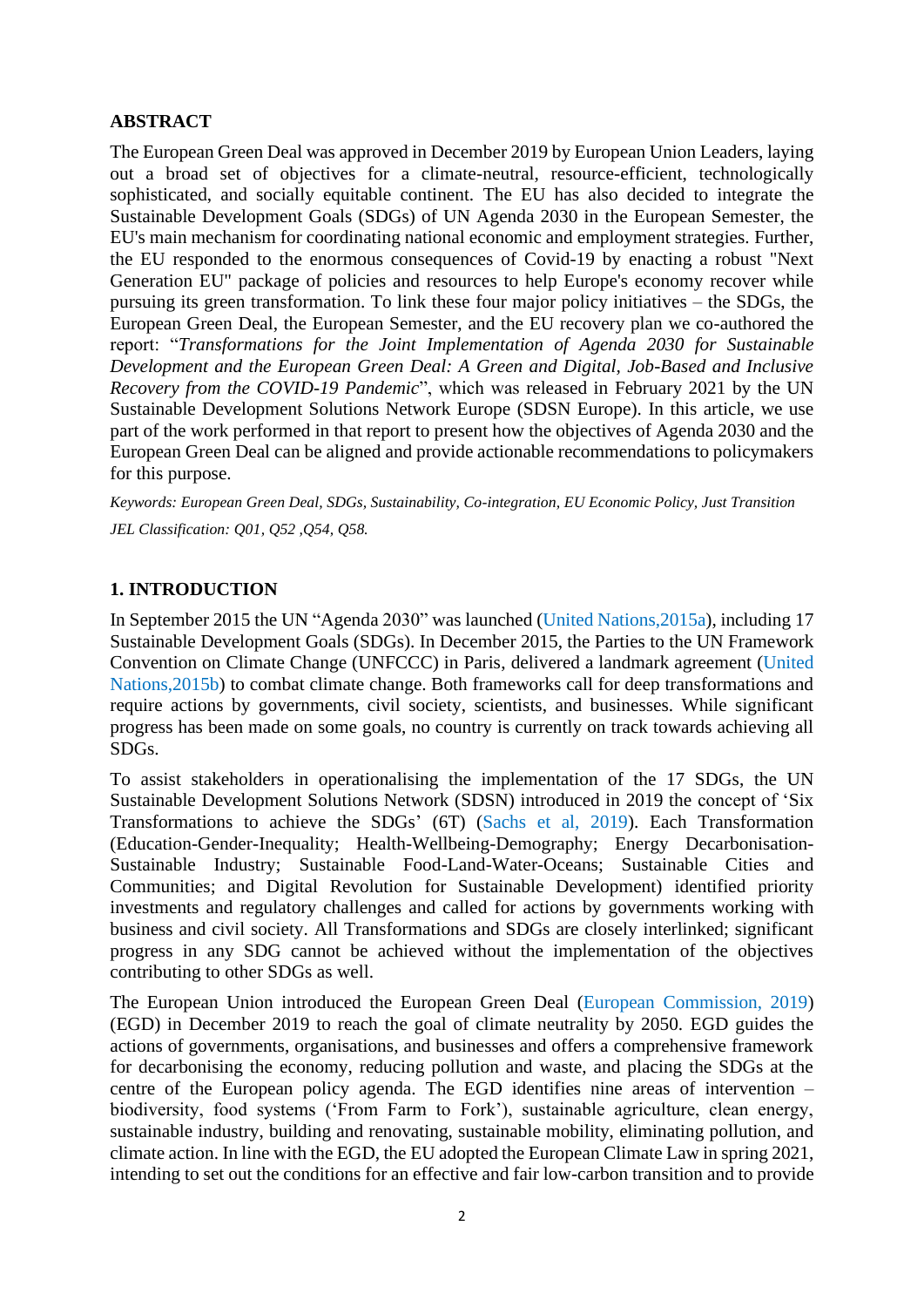predictability for investors. EU leaders have also decided to integrate the SDGs in the European Semester, which is the major process for the coordination of national economic and employment policies in the EU. This makes SDSN's Six Transformations a useful integrated policy framework from which European countries and businesses can work together to help Europe become the first carbon-neutral continent in the world by 2050.

While these initiatives were in development, the COVID-19 pandemic hit in February 2020, causing tremendous health and socioeconomic challenges around the world. The measures for the health crisis steepened the macroeconomic recession curve and jeopardized supply chains. In response to this, EU leaders agreed in summer 2020 to spend  $\epsilon$ 1.8 trillion, including the enhanced 2021-2027 EU budget and the 'Next Generation EU' recovery facility, to help Europe recover from the coronavirus pandemic.

This paper summarises the findings of a broader study that attempted to connect the dots between these four major policy initiatives – the SDGs, the European Green Deal, the European Semester, and the EU recovery plan –to support policymakers with actionable strategies that can guide EU-wide economic recovery in line with the continent's overarching sustainability agenda.

# **2. CONNECTING THE EUROPEAN GREEN DEAL AND EU ECONOMIC POLICY WITH SUSTAINABILITY**

The numerous initiatives outlined above aim at the green transition. This section presents the findings of a '3D mapping' of the SDG framework both in the European Semester's Country-Specific Recommendations (CSRs) and in the policies of the EGD.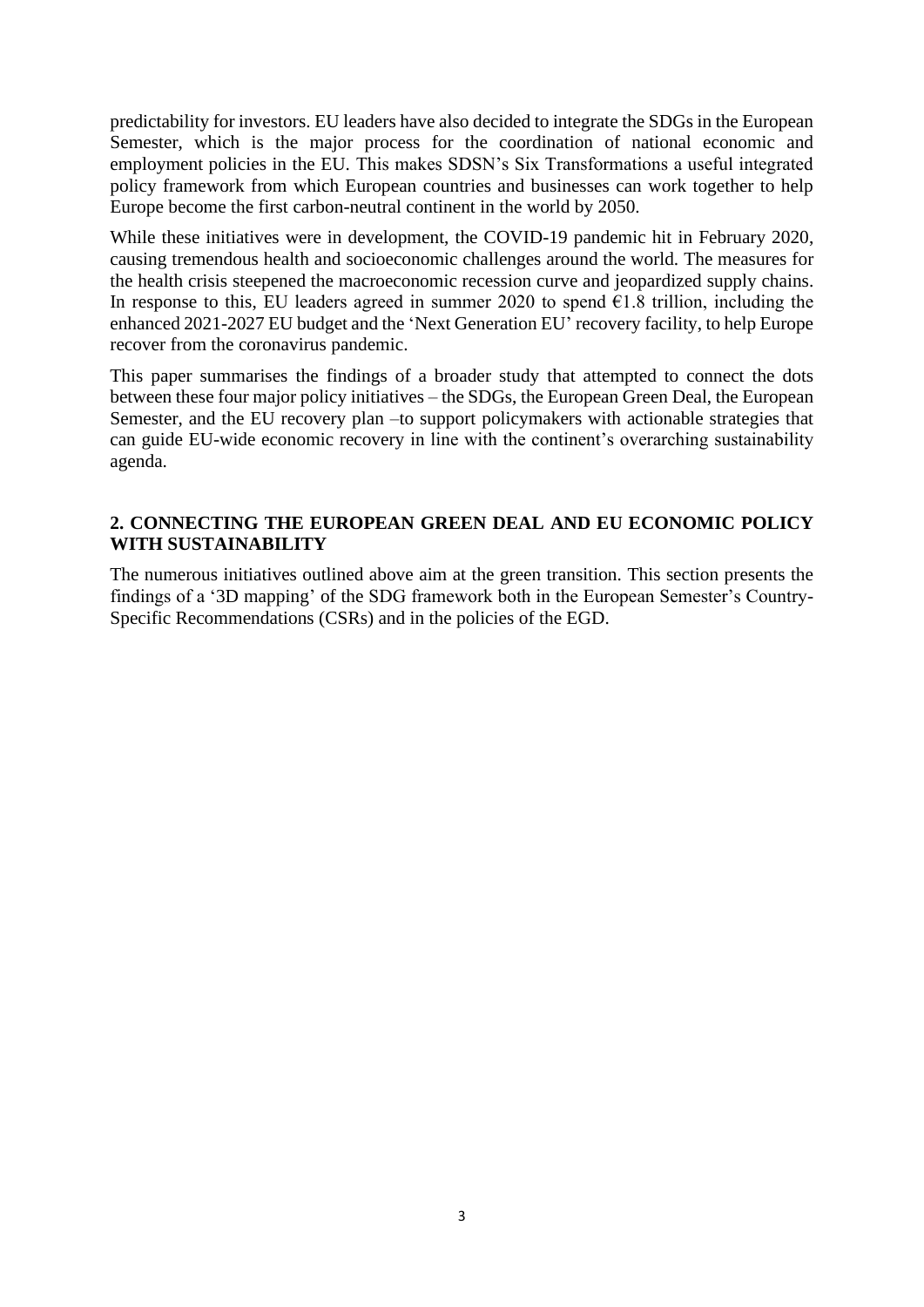#### **Figure 1 Flowchart of the 3-D Mapping methodology**



Source: Sachs, J., Koundouri, P., et al., 2021

Figure 1 provides an overview of the methodology. The first step was a textual analysis of the main EGD policy document that described the EU's vision for sustainability. Then, in step 2, a more detailed text mining exercise was conducted on the EGD document to match specific parts of it to SDGs that are explicitly relevant. This led to the identification of linkages between each SDG and specific EGD policies, as illustrated in Figure 2.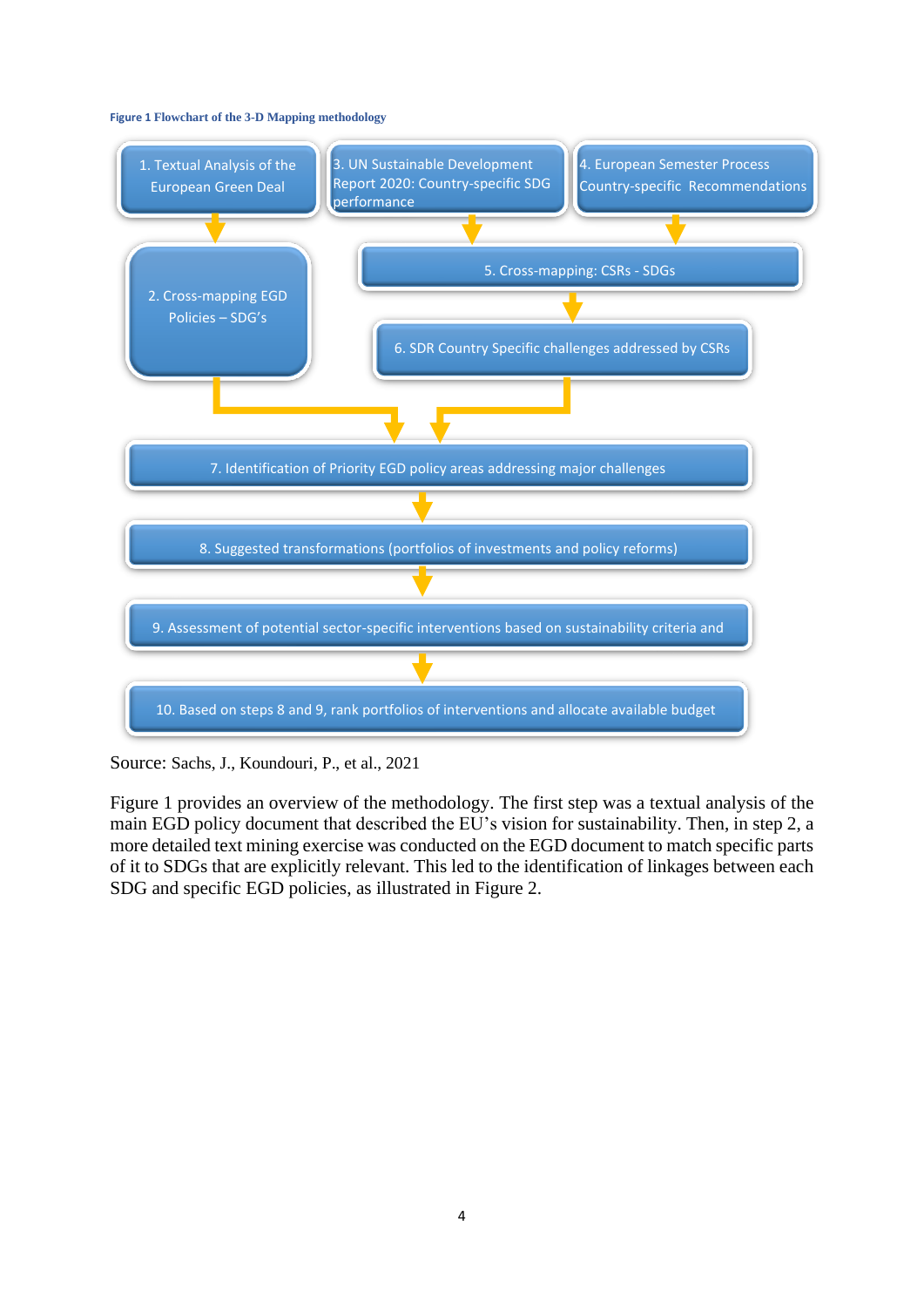**Figure 2 Mapping of the European Green Deal's Policies to the 17 SDGs. Dark green cells denote a direct linkage between EGD Policies and SDGs, light green cells depict the implicitly derived association between EGD Policies and the SDGs, whereas white-coloured cells indicate a weak or no apparent connection.**

|                                                                                | <b>P1</b>               | P <sub>2</sub>                        | P <sub>3</sub>                            | <b>P4</b>              | <b>P5</b>                                                    | <b>P6</b>                                        | P7                                                           | P <sub>8</sub>                                    | P <sub>9</sub>           |
|--------------------------------------------------------------------------------|-------------------------|---------------------------------------|-------------------------------------------|------------------------|--------------------------------------------------------------|--------------------------------------------------|--------------------------------------------------------------|---------------------------------------------------|--------------------------|
| <b>The Global Goals for</b><br><b>Sustainable Development -</b><br>Agenda 2030 | <b>Biodive</b><br>rsity | <b>From</b><br>Farm to<br><b>Fork</b> | <b>Sustain</b><br>able<br>agricult<br>ure | <b>Clean</b><br>energy | <b>Sustain</b><br>able<br>industr<br>$\overline{\mathbf{v}}$ | <b>Buildin</b><br><b>q</b> and<br>renovat<br>ing | <b>Sustain</b><br>able<br>mobilit<br>$\overline{\mathbf{v}}$ | <b>Elimina</b><br>ting<br>pollutio<br>$\mathbf n$ | <b>Climate</b><br>action |
| Goal 1 - No Poverty                                                            |                         |                                       |                                           |                        |                                                              |                                                  |                                                              |                                                   |                          |
| Goal 2 - Zero Hunger                                                           |                         |                                       |                                           |                        |                                                              |                                                  |                                                              |                                                   |                          |
| Goal 3 - Good Health & Well Being                                              |                         |                                       |                                           |                        |                                                              |                                                  |                                                              |                                                   |                          |
| <b>Goal 4 - Quality Education</b>                                              |                         |                                       |                                           |                        |                                                              |                                                  |                                                              |                                                   |                          |
| <b>Goal 5 - Gender Equality</b>                                                |                         |                                       |                                           |                        |                                                              |                                                  |                                                              |                                                   |                          |
| <b>Goal 6 - Clean Water &amp; Sanitation</b>                                   |                         |                                       |                                           |                        |                                                              |                                                  |                                                              |                                                   |                          |
| Goal 7 - Affordable & Clean Energy                                             |                         |                                       |                                           |                        |                                                              |                                                  |                                                              |                                                   |                          |
| Goal 8 - Decent Work & Economic<br>Growth                                      |                         |                                       |                                           |                        |                                                              |                                                  |                                                              |                                                   |                          |
| Goal 9 - Industry, Innovation &<br>Infrastructure                              |                         |                                       |                                           |                        |                                                              |                                                  |                                                              |                                                   |                          |
| Goal 10 - Reduced Inequalities                                                 |                         |                                       |                                           |                        |                                                              |                                                  |                                                              |                                                   |                          |
| Goal 11 - Sustainable Cities &<br><b>Communities</b>                           |                         |                                       |                                           |                        |                                                              |                                                  |                                                              |                                                   |                          |
| Goal 12 - Responsible Consumption &<br>Production                              |                         |                                       |                                           |                        |                                                              |                                                  |                                                              |                                                   |                          |
| <b>Goal 13 - Climate Action</b>                                                |                         |                                       |                                           |                        |                                                              |                                                  |                                                              |                                                   |                          |
| Goal 14 - Life Below Water                                                     |                         |                                       |                                           |                        |                                                              |                                                  |                                                              |                                                   |                          |
| Goal 15 - Life On Land                                                         |                         |                                       |                                           |                        |                                                              |                                                  |                                                              |                                                   |                          |
| Goal 16 - Peace Justice & Strong<br><b>Institutions</b>                        |                         |                                       |                                           |                        |                                                              |                                                  |                                                              |                                                   |                          |
| Goal 17 - Partnerships for the Goals                                           |                         |                                       |                                           |                        |                                                              |                                                  |                                                              |                                                   |                          |

Source: Sachs, J., Koundouri, P., et al., 2021

Step 3 involved the collection of country-specific assessments of SDSN's Sustainable Development Report (SDR) (SDSN and IEEP, 2020). In Step 4 the Country-Specific Recommendations (CSRs) of the European Commission were collected<sup>2</sup>. Then, since each CSR can be directly or indirectly associated with some of the SDG indicators, Step 5 connected the relevance of the sustainability performance indicators mentioned in step 3 with the outcome of CSRs of Step 4.

Next, in Step 6, the analysis focused on the most problematic policy domains by country, i.e. those which the SDR has identified as presenting 'Major' or 'Significant' remaining challenges, and examined whether these are addressed by the CSRs. If at least one performance indicator is associated with a specific CSR, it was considered that CSRs urge for this issue. Results indicated that several of the 115 SDR performance indicators cannot be found in any CSR. Step 7 combined the mapping of SDGs to EGD Policies described in Step 2 with the mapping between CSRs and Major/Significant Challenges for each country that was performed in Step 6. Policies associated with Major-Challenge-SDGs were prioritised and followed by policies in domains associated with SDGs under the label of 'Significant Challenges'.

Steps 8 to 10 follow the 3D mapping to move to country-specific interventions and identify synergies and trade-offs between sectors, evaluating the most promising interventions through a range of sustainability criteria. Policymakers can use this ranking to proceed with a list of priorities for policies, investments and reforms in each economic sector and allocate the available public budget to individual interventions.

The methodology outlined above leads to three useful policy conclusions with EU-wide significance. First, a careful country-specific assessment shows that according to the SDR, 'Major Challenges' for most of the EU-27 Member States (MS) can be found in the policy domains of SDGs 12, 13, and 14, whereas most of the 'Significant Challenges' are addressed

<sup>&</sup>lt;sup>2</sup> As part of the European Semester Process, the European Commission annually assesses the performance of every Member State against four categories: Pandemic Recovery / Healthcare System effectiveness;

Employment and Address the Social Impact of the Crisis; Εnergy/ Environment/ Digital Transition; and Further Improvement of Structural Characteristics.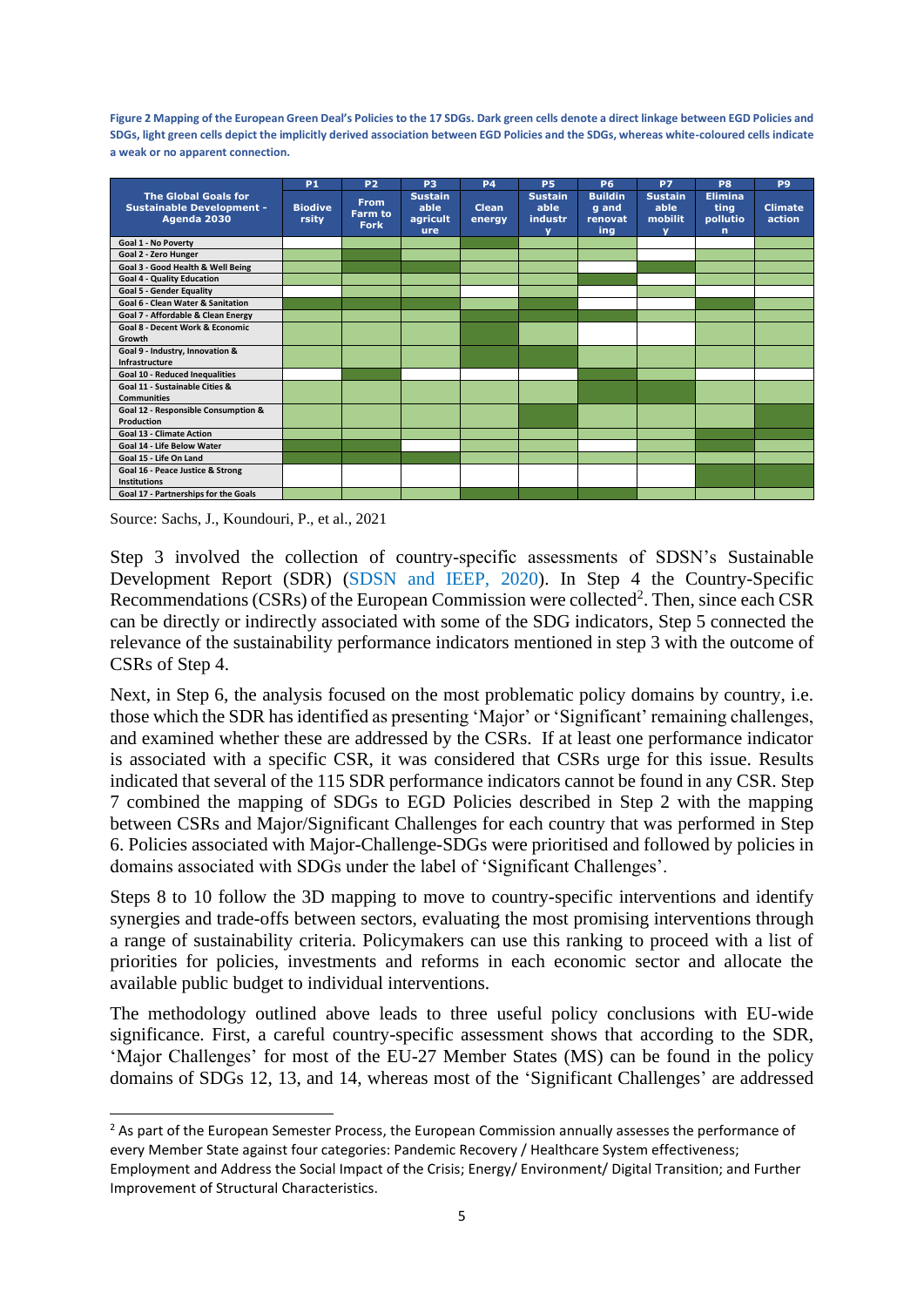by SDGs 2, 5, and 9. Sixteen out of the 27 EU countries have achieved SDG 1 of No Poverty. Second, it turns out that the EU macroeconomic policy coordination process is quite efficient in addressing the EU sustainability challenges, but there is room for further improvement (Table 1). Third, the analysis allows to prioritise the implementation of each one of the nine EGD policy areas (Table 2).

**Table 1 Efficiency of the European Semester in identifying sustainability challenges of EU MS. Out of 459 cases (17 SDGs x 27 countries), 321 challenges have been successfully assessed by CSRs.**

| <b>SDG's Assessment Category</b> | <b>Addressed by CSR</b> | NOT addressed by<br><b>CSR</b> | <b>Total</b> |
|----------------------------------|-------------------------|--------------------------------|--------------|
| <b>Achieved</b>                  | 21                      | 24                             | 45           |
| <b>Challenges Remain</b>         | 120                     | 46                             | 166          |
| <b>Significant Challenges</b>    | 115                     | 44                             | 159          |
| <b>Major Challenges</b>          | 64                      | 20                             | 84           |
| Grey (not available info)        | 1                       | 4                              | 5            |
| <b>Grand Total</b>               | 321                     | 138                            | 459          |
| <b>Efficiency Ratio</b>          | 70%                     | 30%                            |              |

Source: Sachs, J., Koundouri, P., et al., 2021

#### **Table 2 Prioritization of EGD Policies for the EU-27 Countries (A: High Priority, B: Next Priority, Blank: Neutral)**

| <b>Prioritization of</b>                                                                                                 | <b>P1</b>               | <b>P2</b>                             | P <sub>3</sub>                            | <b>P4</b>              | <b>P5</b>                          | <b>P6</b>                                | P7                                 | <b>P8</b>                           | P <sub>9</sub>           |
|--------------------------------------------------------------------------------------------------------------------------|-------------------------|---------------------------------------|-------------------------------------------|------------------------|------------------------------------|------------------------------------------|------------------------------------|-------------------------------------|--------------------------|
| <b>EGD Policies for</b><br>each Country.<br>A - High Priority<br><b>B</b> - Next Priority<br><b>Blank - Not relevant</b> | <b>Biodiver</b><br>sity | <b>From</b><br><b>Farm to</b><br>Fork | <b>Sustaina</b><br>ble<br>agricultu<br>re | <b>Clean</b><br>energy | <b>Sustaina</b><br>ble<br>industry | <b>Building</b><br>and<br>renovati<br>ng | Sustaina<br><b>ble</b><br>mobility | <b>Eliminati</b><br>ng<br>pollution | <b>Climate</b><br>action |
| <b>Austria</b>                                                                                                           | $\mathsf B$             | B                                     | B                                         | $\overline{A}$         | $\mathsf{A}$                       | $\overline{A}$                           |                                    | $\overline{A}$                      | $\overline{A}$           |
| <b>Belgium</b>                                                                                                           | Α                       | $\overline{A}$                        | B                                         | B                      | A                                  | B                                        |                                    | A                                   | A                        |
| <b>Bulgaria</b>                                                                                                          | B                       | $\overline{A}$                        | B                                         | B                      | B                                  | $\overline{A}$                           | B                                  |                                     | B                        |
| Croatia                                                                                                                  |                         | A                                     |                                           | B                      | B                                  | A                                        | B                                  | B                                   | B                        |
| <b>Cyprus</b>                                                                                                            | B                       | B                                     |                                           | $\overline{A}$         | $\overline{A}$                     | $\overline{A}$                           | B                                  | $\overline{A}$                      | $\overline{A}$           |
| <b>Czech Republic</b>                                                                                                    | B                       | B                                     | B                                         | A                      | A                                  | A                                        |                                    | A                                   | A                        |
| <b>Denmark</b>                                                                                                           | $\overline{A}$          | $\overline{A}$                        |                                           |                        | $\overline{A}$                     | B                                        | B                                  | $\overline{A}$                      | $\overline{A}$           |
| <b>Estonia</b>                                                                                                           |                         | A                                     | B                                         | B                      | A                                  | B                                        |                                    | Α                                   | $\overline{A}$           |
| <b>Finland</b>                                                                                                           | B                       | B                                     |                                           | B                      | $\overline{A}$                     | B                                        |                                    | $\overline{A}$                      | $\overline{A}$           |
| <b>France</b>                                                                                                            | B                       | B                                     |                                           | B                      | A                                  | B                                        |                                    | A                                   | A                        |
| Germany                                                                                                                  |                         | B                                     |                                           |                        | $\overline{A}$                     |                                          |                                    | $\overline{A}$                      | $\overline{A}$           |
| Greece                                                                                                                   | B                       | B                                     | B                                         | B                      | B                                  | B                                        | B                                  | Α                                   | A                        |
| <b>Hungary</b>                                                                                                           |                         | $\overline{A}$                        | <sub>B</sub>                              | $\overline{A}$         | $\overline{A}$                     | B                                        |                                    | $\overline{A}$                      | $\overline{A}$           |
| <b>Ireland</b>                                                                                                           | B                       | B                                     |                                           | A                      | A                                  | A                                        |                                    | Α                                   | A                        |
| <b>Italy</b>                                                                                                             | $\overline{A}$          | $\overline{A}$                        | B                                         | $\overline{A}$         | $\mathsf{A}$                       | B                                        | B                                  | $\overline{A}$                      | $\overline{A}$           |
| Latvia                                                                                                                   | Α                       | A                                     | B                                         | Α                      | Α                                  | Α                                        | B                                  | Α                                   | A                        |
| Lithuania                                                                                                                | B                       | $\overline{A}$                        | B                                         | $\overline{A}$         | $\overline{A}$                     | $\overline{A}$                           | B                                  | $\overline{A}$                      | $\overline{A}$           |
| Luxembourg                                                                                                               | B                       |                                       | B                                         | A                      | A                                  | A                                        | B                                  | A                                   | A                        |
| <b>Malta</b>                                                                                                             | $\overline{A}$          | $\overline{A}$                        | B                                         | A                      | $\overline{A}$                     | $\overline{A}$                           |                                    | $\overline{A}$                      | $\overline{A}$           |
| <b>Netherlands</b>                                                                                                       | Α                       | Α                                     | B                                         | A                      | A                                  | Α                                        |                                    | Α                                   | A                        |
| <b>Poland</b>                                                                                                            | $\overline{A}$          | A                                     |                                           | $\overline{A}$         | $\overline{A}$                     | $\overline{A}$                           |                                    | $\overline{A}$                      | $\overline{A}$           |
| Portugal                                                                                                                 | A                       | A                                     |                                           | B                      | B                                  | B                                        |                                    | Α                                   | A                        |
| <b>Romania</b>                                                                                                           | $\overline{A}$          | $\overline{A}$                        | B                                         | B                      | B                                  | $\overline{A}$                           | B.                                 | B                                   | $\overline{A}$           |
| <b>Slovak Republic</b>                                                                                                   |                         | A                                     |                                           | A                      | A                                  | B                                        |                                    | A                                   | A                        |
| <b>Slovenia</b>                                                                                                          | $\overline{A}$          | $\overline{A}$                        |                                           | B                      | $\overline{A}$                     | $\overline{B}$                           |                                    | $\overline{A}$                      | $\overline{A}$           |
| Spain                                                                                                                    |                         | A                                     |                                           |                        |                                    |                                          |                                    | B                                   | B                        |
| <b>Sweden</b>                                                                                                            |                         | B                                     |                                           |                        | $\overline{A}$                     |                                          |                                    | $\overline{A}$                      | $\overline{A}$           |
|                                                                                                                          |                         |                                       |                                           |                        |                                    |                                          |                                    |                                     |                          |
| High Priority for # of<br><b>Countries:</b>                                                                              | 10                      | 17                                    | 0                                         | 13                     | 21                                 | 13                                       | 0                                  | 23                                  | 24                       |
| Next Prority for # of<br><b>Countries:</b>                                                                               | 10                      | 9                                     | 14                                        | 10                     | 5                                  | 11                                       | 10                                 | 3                                   | 3                        |
|                                                                                                                          |                         |                                       |                                           |                        |                                    |                                          |                                    |                                     |                          |

Source: Sachs, J., Koundouri, P., et al., 2021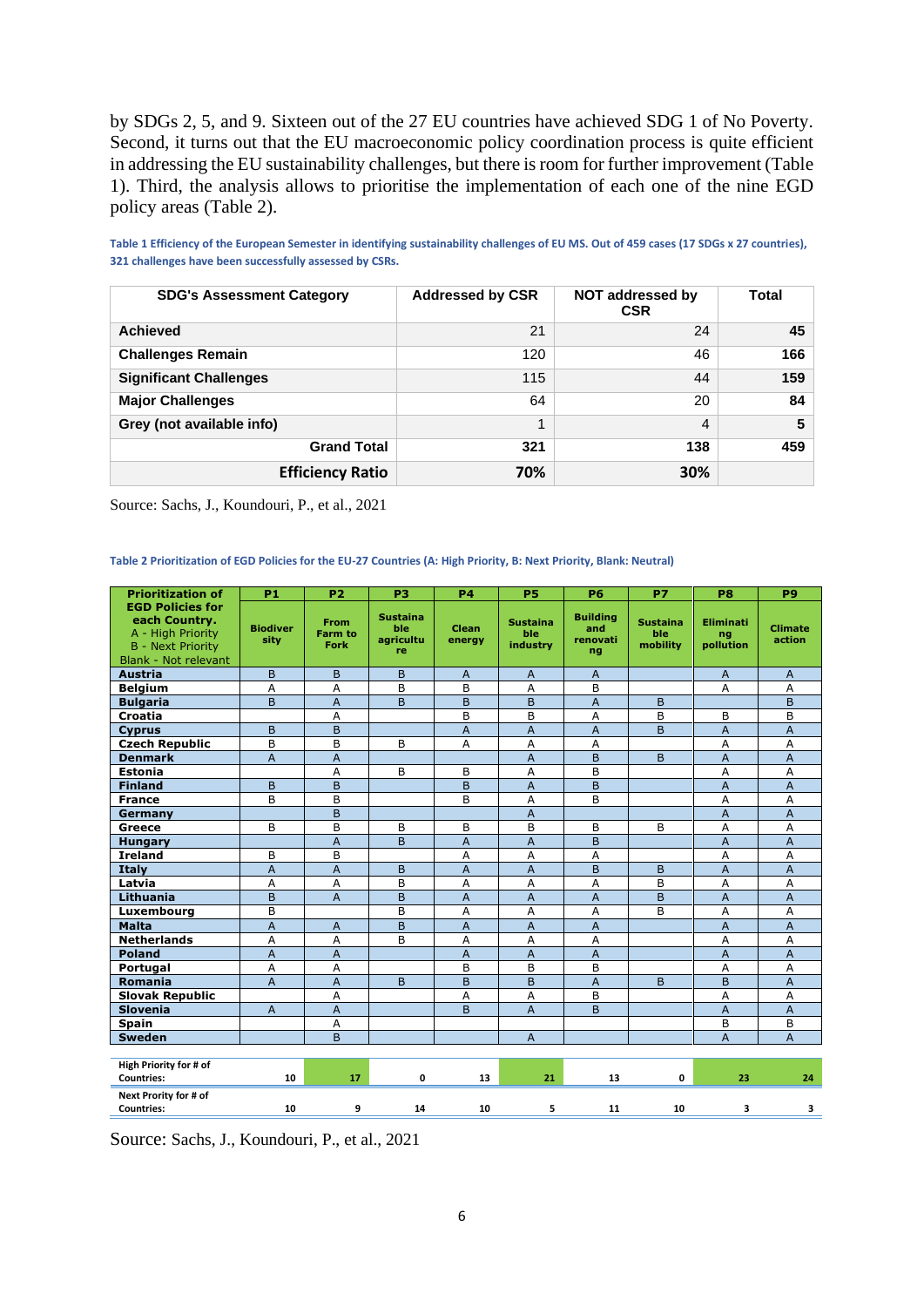# **3. TECHNOLOGICAL AND INVESTMENT PATHWAYS**

In June 2021, the European Parliament approved a law to reduce net EU emissions by 55% by 2030, from 1990 levels, and eliminate net emissions by 2050 (Abnett K., 2021). The next step to meet its new 2030 climate target, is to promote a deeper reflection on how to implement its climate neutrality trajectory not only up to 2030 but also between 2030 and 2050. This section draws on insights from recent research (SDSN, FEEM 2019), to provide EU policymakers with a set of technological and policy insights that they could consider while designing the EU's long-term trajectory to climate neutrality by 2050.

The EGD should be conceived on a "systems approach" aiming to address multiple objectives simultaneously and promoting policy instruments and technological solutions that can be used across many sectors. The multiple objectives span decarbonization and environmental sustainability, economic prosperity (including poverty reduction), and social inclusion. Policy instruments include public investments, the phaseout of subsidies to fossil fuels, market mechanisms, regulatory frameworks on energy and land use, and targeted R&D. Technological solutions include a wide range of existing and emerging technologies, such as 5G-enabled and AI-empowered smart power grids to synthetic fuels produced with renewable energy. The systems approach identifies several key complementarities for managing the complexity of the energy system and identifies six main pillars for decarbonization:

- [1] Zero-Carbon Electricity
- [2] Smart Power Grids
- [3] Electrification of end Uses
- [4] Materials Efficiency
- [5] Green Synthetic Fuels
- [6] Sustainable Land-Use

To reach climate neutrality by 2050, the EU will have to transform its power, industry, transport, and buildings sectors given completely abating their greenhouse gas emissions. Tables 3 and 4 outline national actions required in the regulatory and financial domain, which are enabled by global development,s can lead to the zero-carbon transition.

| <b>Six Pillars to Zero Net</b><br><b>Emissions by 2050</b> | <b>National Actions</b>                                                                                     | <b>Global Enablers</b>                                                                                                                                                          |  |  |
|------------------------------------------------------------|-------------------------------------------------------------------------------------------------------------|---------------------------------------------------------------------------------------------------------------------------------------------------------------------------------|--|--|
| Zero-Carbon Electricity                                    | Zero-carbon electricity grid, mainly based on renewable<br>energy                                           | Reduced costs of renewable energy, mass scale-up of<br>solar photovoltaics and wind turbines, improved energy<br>storage technologies and expanded R&D of new energy<br>sources |  |  |
| Smart Power Grid                                           | Introduction of a digital power grid and the Internet of<br>Things (IoT)                                    | R&D of artificial intelligence (AI)-backed smart grid<br>systems                                                                                                                |  |  |
| Electrification                                            | Infrastructure for battery electric vehicles, retrofitting<br>of buildings for electric heating and cooking | Global phaseout of ICE vehicles, global mass production<br>of battery electric vehicles (BEVs)                                                                                  |  |  |
| Materials Efficiency and<br>Circular Economy               | Introduction of the circular economy and national waste<br>management systems                               | R&D of alternatives to cement, plastics, and other<br>pollutants (persistent pesticides)                                                                                        |  |  |
| Synthetic Fuels                                            | Infrastructure for trade and distribution of synthetic<br>fuels and biorefining                             | Global R&D and scale-up of synthetic fuels for heavy-duty<br>vehicles, ocean shipping, aviation, heavy industry                                                                 |  |  |

**Table 3 National efforts and global enablers to reach zero net emissions by 2050**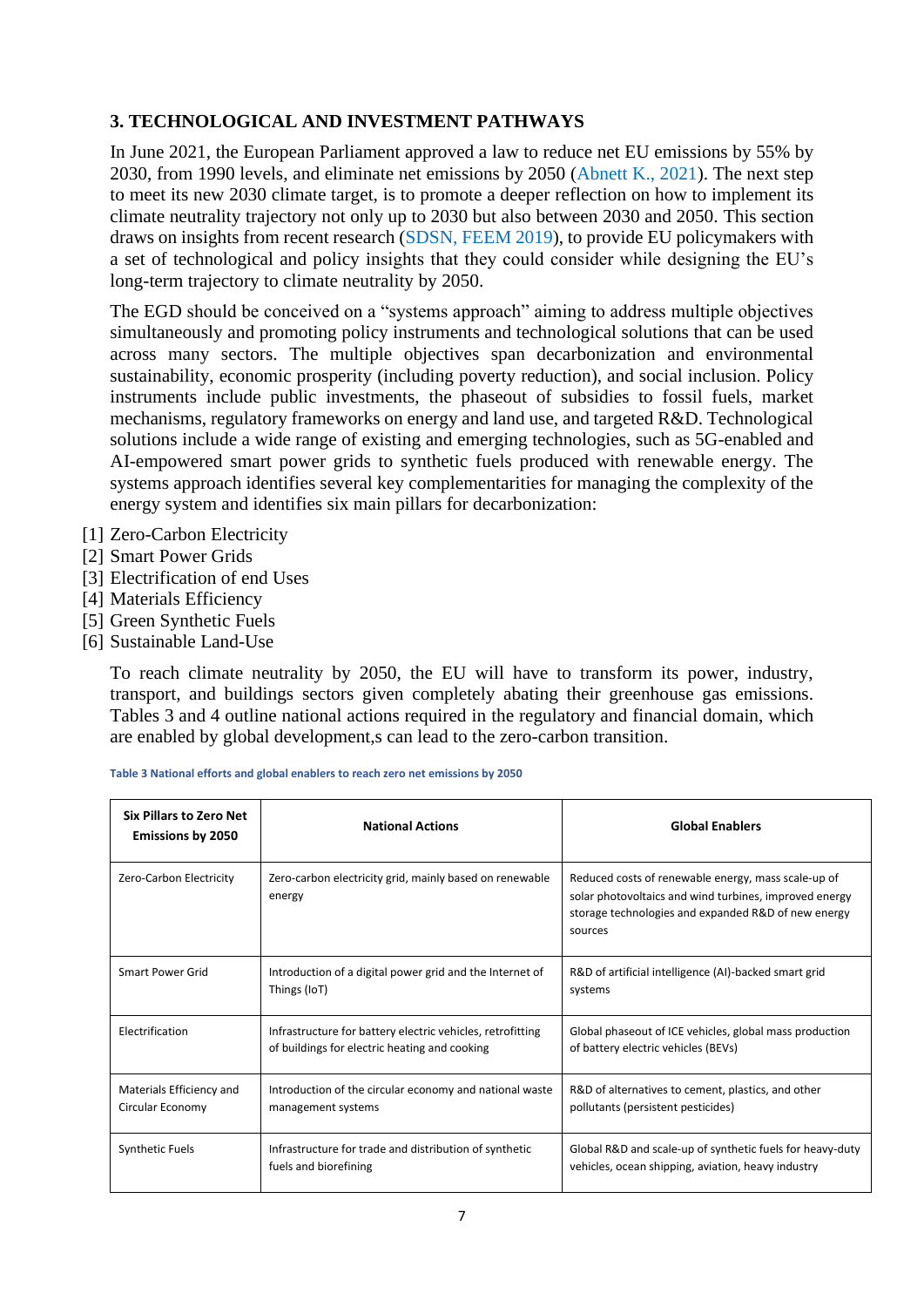| Sustainable Land-Use | Sustainable land-use regulations (reforestation,<br>restoration of degraded lands), precision agriculture,<br>reduced food wastage, a shift towards plant-based<br>protein diets | Sustainable global supply chain management for major<br>crops, global real-time monitoring systems for land<br>management |
|----------------------|----------------------------------------------------------------------------------------------------------------------------------------------------------------------------------|---------------------------------------------------------------------------------------------------------------------------|
|                      |                                                                                                                                                                                  |                                                                                                                           |

Source: Sachs, J., Koundouri, P., et al., 2021

#### **Table 4 Major Fiscal and Financial Policies for Zero-Emission Policies**

| <b>Action Area</b>                                            | <b>Major Fiscal and Financial Policies</b>                                                                                                                                                                                                                                                                                                                                                   |
|---------------------------------------------------------------|----------------------------------------------------------------------------------------------------------------------------------------------------------------------------------------------------------------------------------------------------------------------------------------------------------------------------------------------------------------------------------------------|
| Zero-Carbon Electricity                                       | Regulatory framework for power grid operators; public investments in renewable energy transmission and<br>distribution; income support for fossil fuel-producing regions and sectors experiencing social costs of transition;<br>redesign of electricity markets; financial market regulations to avoid stranded assets in the financial system; carbon<br>pricing and taxation; green bonds |
| <b>Smart Power Grid</b>                                       | Public investments in digital technologies for the power grid; regulations on AI and big data; design of IoT                                                                                                                                                                                                                                                                                 |
| Electrification                                               | Public investments in infrastructure (e.g. charging facilities for BEVs); building codes for zero-emission buildings;<br>regulations for phasing out ICE vehicles (coupled with incentive schemes to address equity issues); public<br>procurement of BEVs; retrofitting and design of public buildings                                                                                      |
| Materials Efficiency and<br>Circular Economy                  | National and local regulations on waste management and recycling; policies for waste valorization                                                                                                                                                                                                                                                                                            |
| <b>Synthetic Fuels</b>                                        | R&D outlays for synthetic fuels; public infrastructure for synthetic fuels (e.g. adaptation and upgrading of existing<br>pipelines for hydrogen, e-fuels, etc.), regulation to ensure ethical sourcing of biomass. These fuels should be<br>generated by RES and may require 5 to 6 times more RES electricity units to generate one unit of synthetic fuel.                                 |
| Sustainable Land-Use                                          | Land-use regulations; public investments in national land-use monitoring systems and enforcement mechanisms;<br>public payments for ecosystem services (e.g. payments for protected areas); green bonds                                                                                                                                                                                      |
| <b>International Cooperation</b><br>and Investment Allocation | Result based Investment for all public aid at a bilateral and multilateral level, national support to de-risk private<br>investment for the energy transition.                                                                                                                                                                                                                               |

Source: Sachs, J., Koundouri, P., et al., 2021

# **4. THE ROLE OF PATIENT FINANCE AND FISCAL POLICY IN THE COVID RECOVERY**

The global economy has been significantly disrupted by COVID-19 and governments need to make significant and long-term investments to support rapid recovery from the coronavirus shock. Europe's economy was fragile even before the COVID-19, not having recovered from the 2008 crisis. European countries continue to have different levels of competitiveness, often due to different levels of investment in key drivers of growth, such as education, R&D, and skills, so a new action plan that looks at both the rate of growth and its direction is needed (Mazzucato, M., McPherson, M., Dibb, G. 2020). Unless Europe kick-starts a new action plan that looks at both the rate of growth and its direction, there is a risk of a decade of stagnation for the continent. The Next Generation EU (NGEU) Recovery Package can contribute to this new direction as it supports the reorientation of activity towards innovation for resilience and requires MS to prioritise green, digital, and healthcare investment.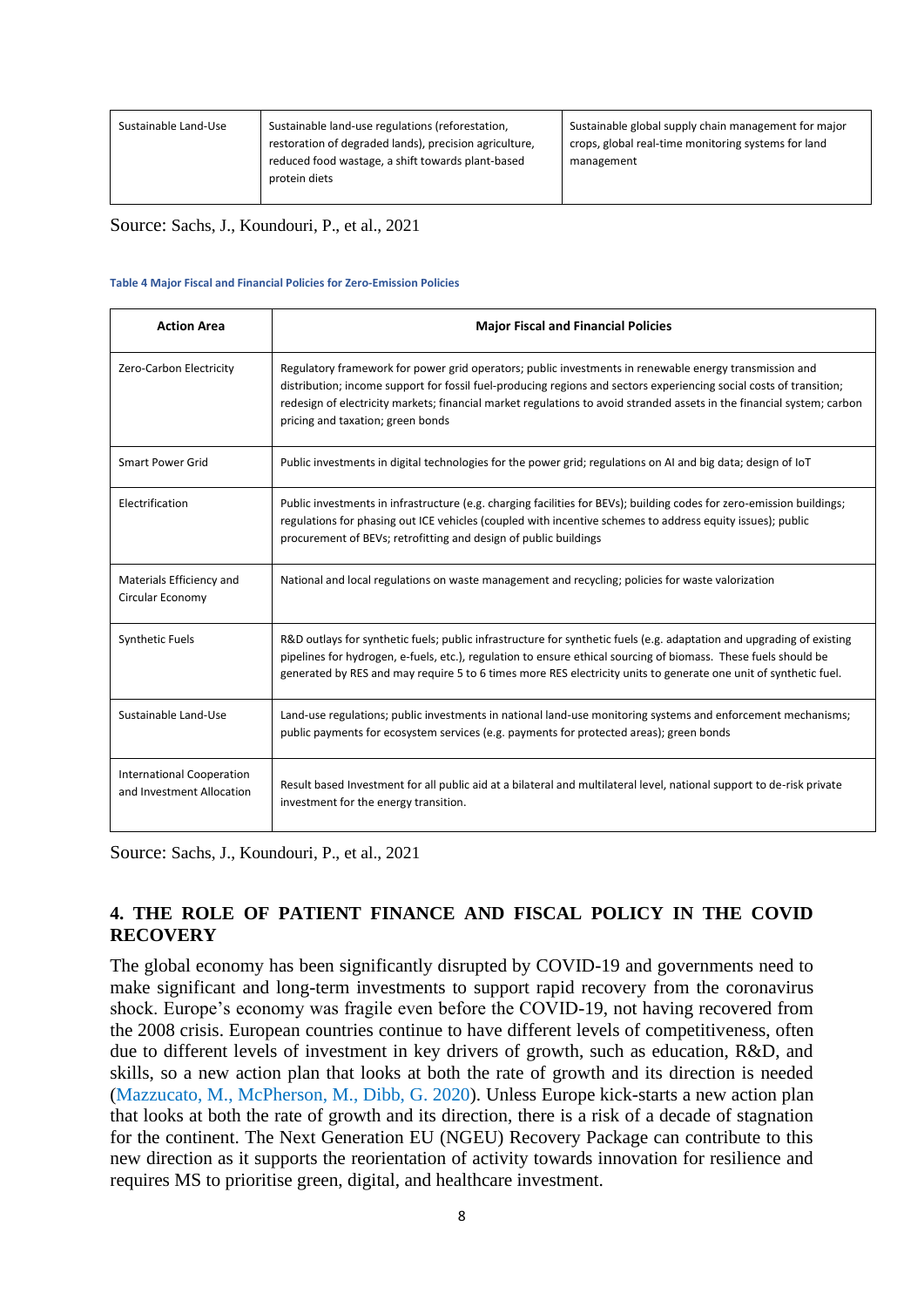Finance is not neutral (Mazzucato, M. and Semieniuk, G. 2018). The private financial sector often tends towards short-termism and a risk-averse approach, but sustainable innovation requires patient, long-term, strategic finance. Only when there is a stable and consistent direction for investment will regulation and innovation converge along a green trajectory. Business does not invest unless it sees an opportunity for growth, so turning mitigation into opportunities for investment and innovation is key (Mazzucato, M., McPherson, M., 2019). Considering patient finance in the EU, seven years, as provided for in the EU's budget, maybe a significant time horizon compared to other short-term funding mechanisms, but not long-term by the standards of truly 'patient' finance, which is needed for transformative change. We, therefore, need to ensure that a portfolio, multi-pathway approach is taken to investment and that each route is supported across the innovation chain. This would allow for opportunities from basic research through to full deployment, and from general-purpose technologies through to highly-specialised design to flourish. This requires finance that is risk-welcoming and dependable, and that can absorb the possibility of failure.

An ecosystem of public finance and public policy is needed to direct the European economy towards a sustainable direction and to actively 'tilt the playing field' in favour of sustainable activity. For this purpose, an alignment is required between multiple financial institutions at the macro- (monetary and macroprudential policy), meso- (long-term finance from public financial institutions), and micro- (firm) economic policy level. At the macro level, central banks have had an interventionist role in our economies since the financial crisis. However, from a sustainability perspective, there has recently been a particular emphasis on how climate-related financial risks may impact central banks' established financial stability mandates (Kedward, K., Ryan-Collins, J. and Chenet, H. 2020). At the 'meso' level, national public investment organisations provide positive sources of long-term patient finance, which can support sustainable investing. In this context, the European Investment Bank and the European Investment Fund will play a vital role in post-pandemic recovery, particularly for companies that are increasingly indebted in the crisis. Financing the plans set by EU leaders will require a mixture of financial instruments to cater to various types of risk.

There is no shortage of money; the innovation gap is in direction-setting for the money that is being placed at the disposal of NGEU. The SDGs can and should be drawn on to provide a useful framework for creating conditions on the finances available. Condition-less bailouts in 2008 allowed policy-makers to flood the world with liquidity without directing it toward good investment opportunities. COVID-19 relief conditionalities can align with sustainable outcomes and there are differences between 'emergency' liquidity lending, the rapidity of which can make it difficult to attach conditions, and longer-term lending geared towards recovery (McDonald, D.A., Marois, T., and Barrowclough, D.V. (Eds.). 2020). Conditions can be attached to the latter, to make sure that bailouts are structured in ways that transform the sectors they're saving so that they become part of a new economy, one that is focused on lowering carbon emissions while also investing in workers and making sure they can adapt to new technologies. Corporate behaviour must align with long-term societal needs and conditionalities should not be seen as increasing barriers to doing business. Companies that switch direction soonest will be the most competitive, most innovative and most successful over time.

## **5. EFFECTS OF THE SUSTAINABILITY TRANSITION ON JOBS AND SKILLS**

COVID-19 highlighted the need to focus on policies that restore employment while avoiding the exacerbation of global climate change and resource depletion. The right investments need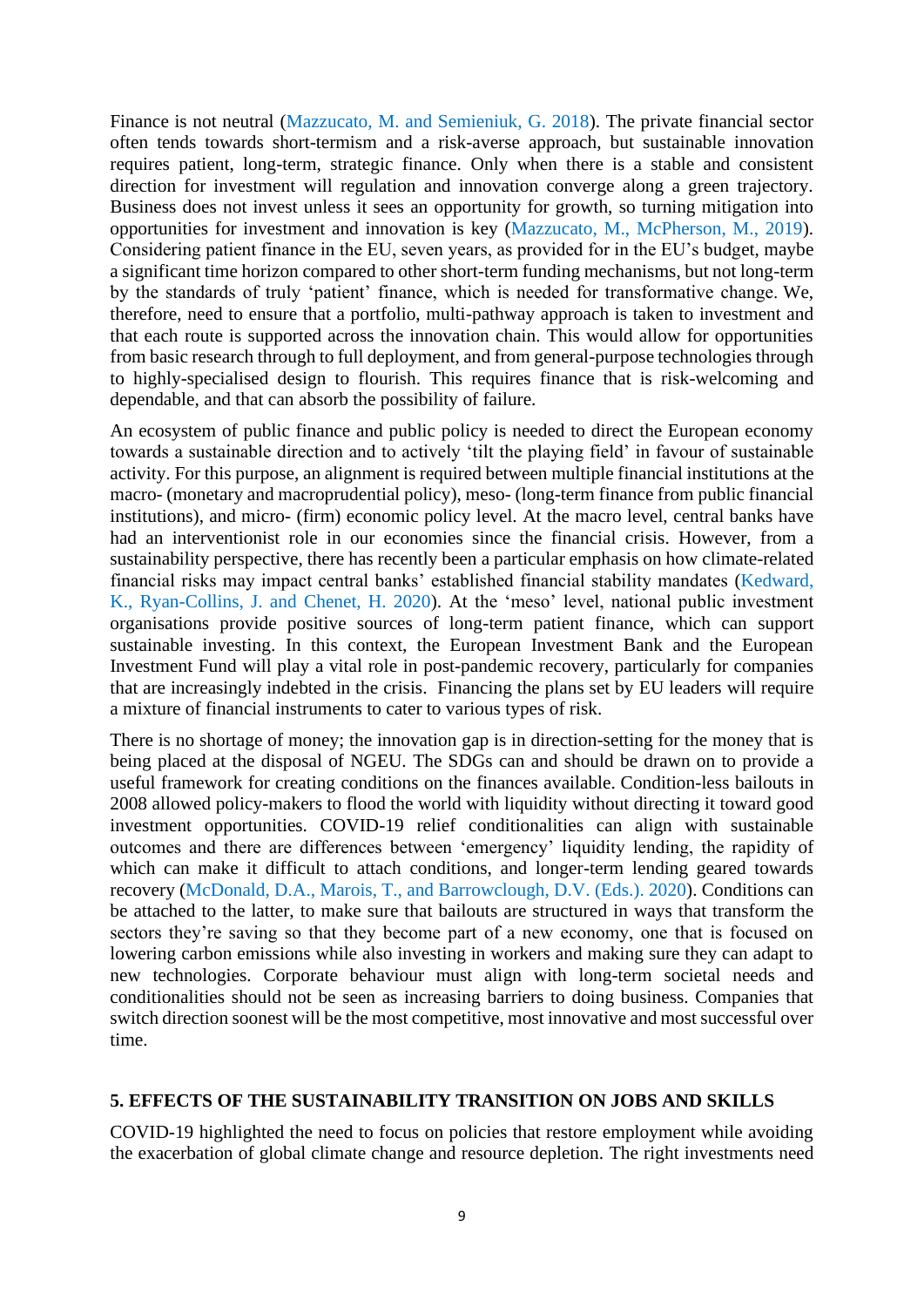to be labour-intensive in the short run and have high multipliers and environmental co-benefits (Stern N., Bhattacharya A. and Rydge J.,2020).

Clean energy transitions will have a pronounced impact on energy employment, as seen in the International Energy Agency's Sustainable Development Scenario, which describes the energy system changes and investments needed to meet Paris commitments and the energy-related Sustainable Development Goals (SDGs). Europe commits substantial funds for sustainable recovery as part of the European Green Deal Investment Plan (EGDIP). The scale of the investment outlined for the next 10 years creates a need for a rapid scaling up of clean energy employment in the region. Accordingly, the IEA has estimated the total job growth in Europe associated with the energy investments and spending in the Sustainable Development Scenario, as shown in Figure 3.

**Figure 3 Number of additional European jobs needed to support an additional per one million USD of incremental investment annually**



Source: IEA analysis, Adapted from a figure in EIB Investment Report 2020/21

This rapid scale-up of employment can necessitate a doubling of the current workforce in nascent industries like electric vehicle production. But even in established segments like electricity networks and power generation, a 30% increase in the workforce would be required in Europe, on top of massive shifts and retraining of the current workforce to work on new segments of a business. This poses challenges for companies expanding their workforce and for policymakers striving to maintain a stable labour market amidst a rapid shift toward a new energy economy.

In Europe, clean energy jobs are highly skilled, with over 50% of jobs requiring highly skilled individuals, while around 10% can be filled by untrained manual labour. This underscores the importance of workforce training and retraining, which must target universities, trade schooling, and vocational retraining programs, which can be a key focus for EGDIP's Just Transition Mechanism. Most roles created would require at least moderate retraining, which can focus on transitioning workers within the same industry from one segment to another or between industries but within the same occupation (e.g., a construction worker being retrained to conduct high quality building energy envelope investments).

This training could also target new entrants in the labour market, as well as addressing asymmetry in the participation of women and other underrepresented communities in the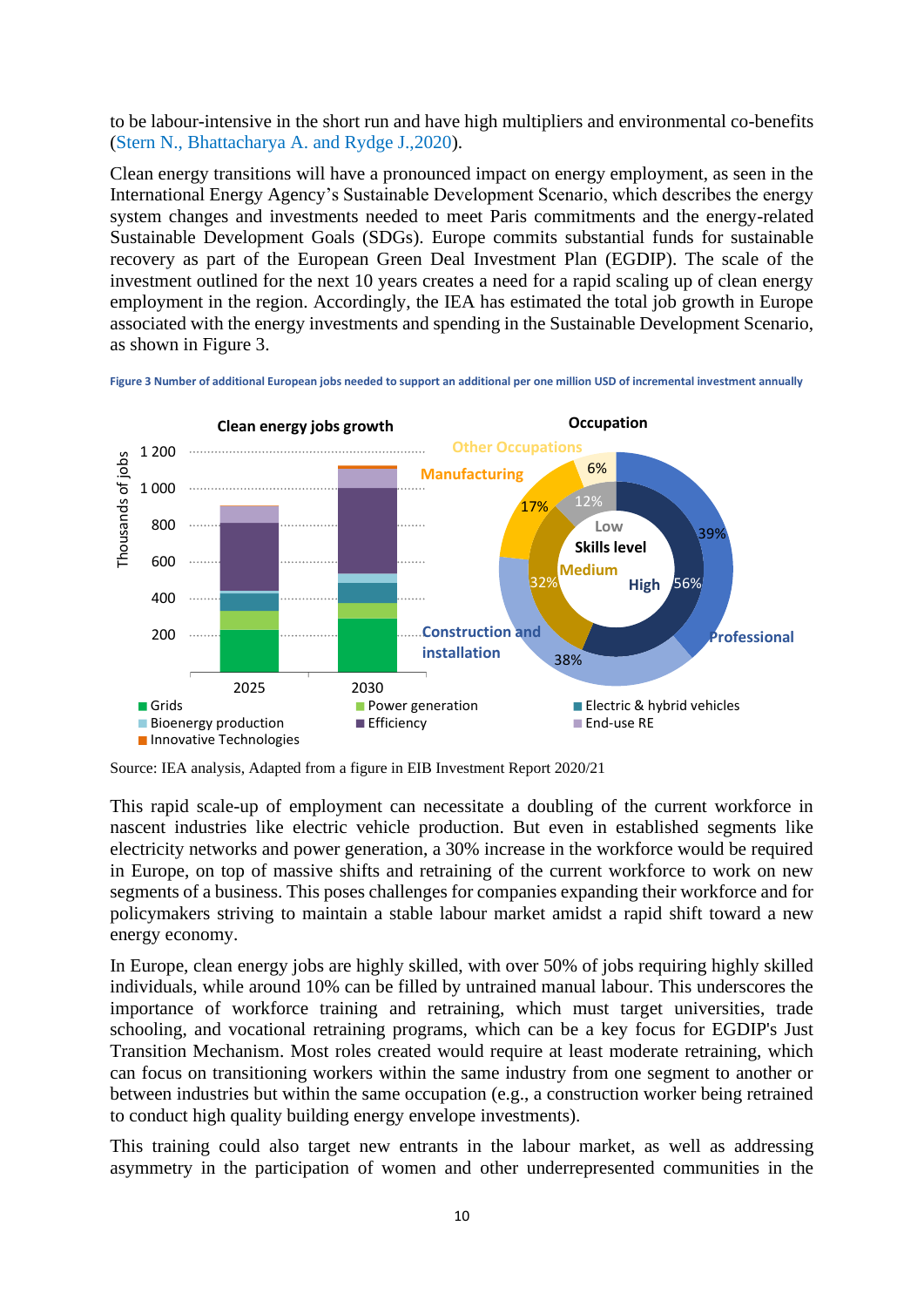energy industry. Globally, males hold around 93% of construction jobs and more than 60% of manufacturing jobs, which are the two labour segments that will transform the most within a clean energy transition. Unless gender occupational segregation is addressed, the jobs created by sustainable recovery plans are likely to be taken mainly by men. A multi-track approach is needed to close gender gaps and achieve equality in employment and remuneration (ILO, 2019).

Investment in clean energy measures in Europe would stimulate demand for imports of goods and services, especially in the short term. EGDIP's investments could help shift current production shares globally and could help seed new manufacturing in Europe. Accordingly, clean energy transition policies intersect with domestic and international industrial policy and energy security objectives. Directing investments into one clean energy sector versus another could be used to promote local industries and developing domestic supply chains, although this would need to be balanced against the need to ensure competitiveness. When making these decisions, Europe must consider the parallel decarbonising efforts in other regions, and how this impacts prices, availability of critical material inputs, and relative competitive advantages globally. International cooperation and trade agreements could help reduce potential areas of conflict and mutually reinforce and accelerate collective action and economic activity in this space.

Beyond the energy sector, there is sufficient quantitative evidence that green economic recovery programs are not only important for keeping Europe on track to the climate neutrality objective but can also positively affect employment prospects in the continent. Elements of the sustainability transition such as the circular economy, green agriculture and nature-based solutions like restoration of ecosystems and tree planting, which have been less well researched up to now, are also important ingredients of a green recovery plan, as they are expected to yield favourable employment impacts. At the same time, there are trade-offs between short-term and long-term impacts on employment. Programs with large short-term employment effects may have weaker effects for long-run growth, while those yielding a larger job impact may be more beneficial for lower-skilled workers, thus jeopardizing long-term economic growth prospects (Strand J. and Toman M., 2010). Therefore, immediate measures with attractive short-term impacts may have short-lived benefits and turn out to be inferior in both economic and environmental terms by 2030 (Barbier E.B., 2020). It has also been argued that green stimulus investments may be more effective for reshaping than for restarting an economy because they may not be sufficient for short-term growth and job creation (Popp, D., Vona, F., Marin, G., Chen, Z., 2020). Scaling up the financial support for immediate green interventions can help overcome such barriers.

Green recovery measures may be particularly effective in communities whose workers already have the appropriate green skills (Chen, Z., Marin, G., Popp, D. and Vona, F., 2020). European policymakers will hence need to adopt interventions that can match labour supply and demand by providing appropriate educational and vocational training to the workforce of vulnerable sectors and regions that have been affected by the pandemic or will be affected by the green transition. For this purpose, there is a need for unprecedented investment in reskilling and upskilling. The Fourth Industrial Revolution with the unprecedented pace of technological advancement, calls for governments to invest in life-long learning and focusing education systems on "deep learning", or learning how to learn.

## **6. EQUITY CONSIDERATIONS**

The European Union is required to implement ambitious and stringent decarbonisation policies to achieve the goal of carbon neutrality by 2050. The costs associated with these policies will need to be minimised and distributed across different sectors to ensure that low-income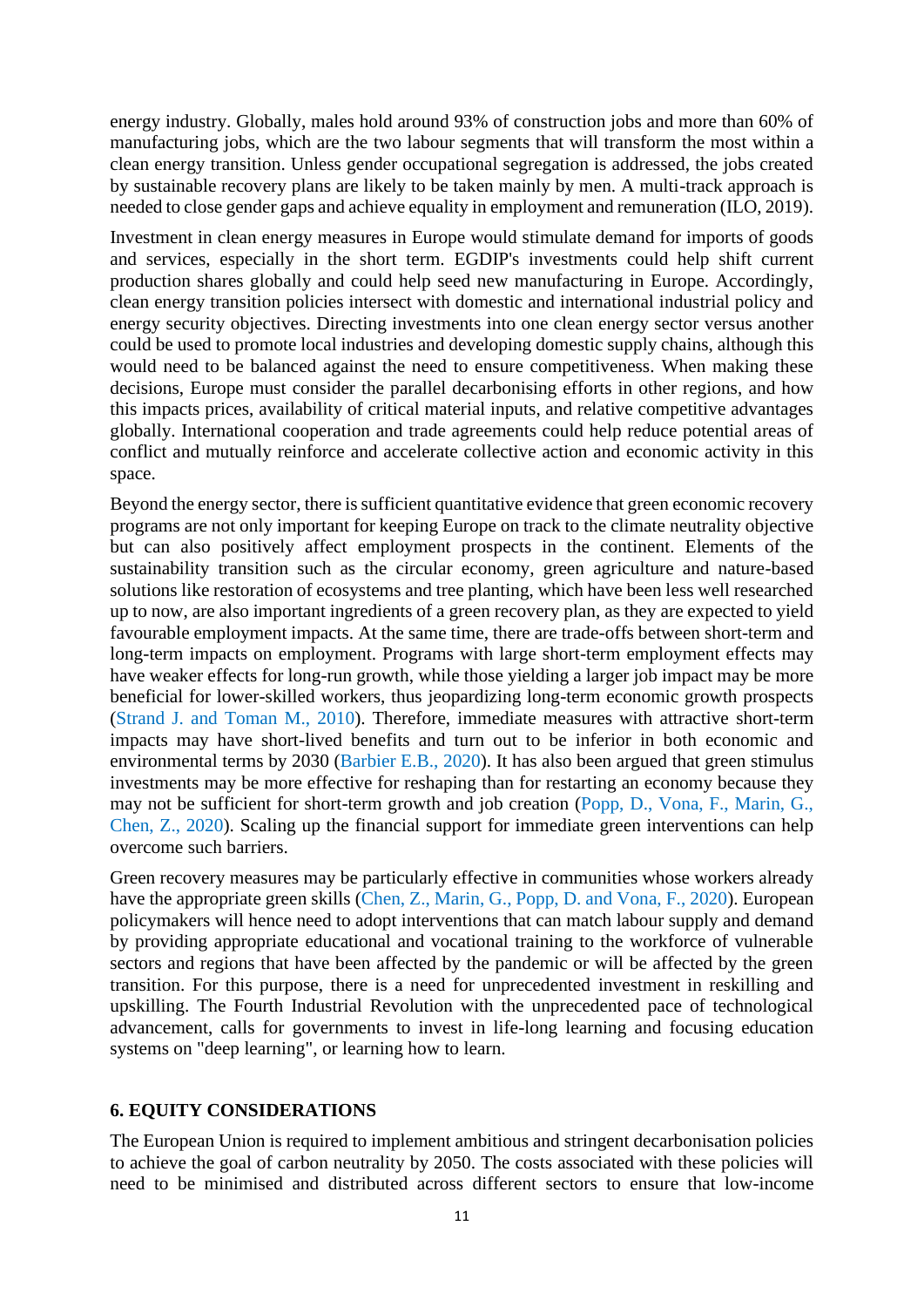populations and vulnerable communities do not carry an inequitable share of the financial burden. Recent research (Enel Foundation, 2020) shows that appropriate countermeasures should be put in place to avoid the increase of inequality and to ensure broader support for the energy transition. This section summarises its main findings.

The study identified six decarbonisation policies<sup>3</sup> that are needed to be implemented to achieve EU decarbonisation goals and made simulations based on them through a macroeconomic model, analysing the patterns of income inequality up to 2050 in Europe (EU27 and the UK) and its macro-regions. Some policies will result in lower-income households financially benefiting more than other income groups (progressive effect), while others will result in lowerincome households being disproportionately burdened by costs (regressive effect). Nevertheless, if all key decarbonisation policies will be implemented without proper countermeasures the overall effect would be regressive.

As a second step, the study analysed several case studies and jurisdictions around the world that have successfully enacted measures to counter the regressive elements of key climate policies. A menu of policy options that can effectively reverse the regressive effects of the decarbonisation policies is then added into the modelling and the net distributive impact of a wider combined policy package is assessed. In particular:

- The revenues raised from policies such as carbon pricing can be used to offset reductions in VAT or electricity taxes; in the alternative, the same revenues can be used for providing lumpsum direct rebates;
- Energy efficiency measures can be targeted to low-income groups to ensure future energy savings;
- Programs to reskill and upskill workers, such as the job retraining programs focused on industrial sectors most affected by decarbonisation can be important preventive policy options to implement;
- Low-carbon innovative technologies can benefit from subsidies funded via general taxation.

As can be seen in Figure 4, implementing the combined policy options – key decarbonisation policies plus the four mitigation measures mentioned above – can greatly improve equality. The positive effect will grow over time and the difference in the Gini coefficient<sup>4</sup> compared to the standard revenue balancing case will be very substantial, especially in the period 2030-2050. Furthermore, sensitivity analysis shows that the measures that were taken to limit COVID-19 spread do not have a substantial impact on the distributional effects of climate policies and the effectiveness of the identified mitigation policies. There is a small reduction in the progressive impact throughout the 2020-2030 period as the scale of the change in real income under the COVID-19 shock is slightly reduced.

<sup>&</sup>lt;sup>3</sup> Carbon pricing, taxation of energy vectors, emission performance standards, subsidies for low-carbon technologies, phase out of the subsidies for fossil fuels and energy efficiency measures.

<sup>4</sup> The Gini index, or Gini coefficient, is an indicator of inequality in terms of financial and social wealth. It measures the distribution of income within a nation or any other group of people and its value ranges between 0 and 1, interpreted as complete equality and perfect inequality, respectively. Thus, an increase in the Gini index expresses a rise in inequality and vice versa.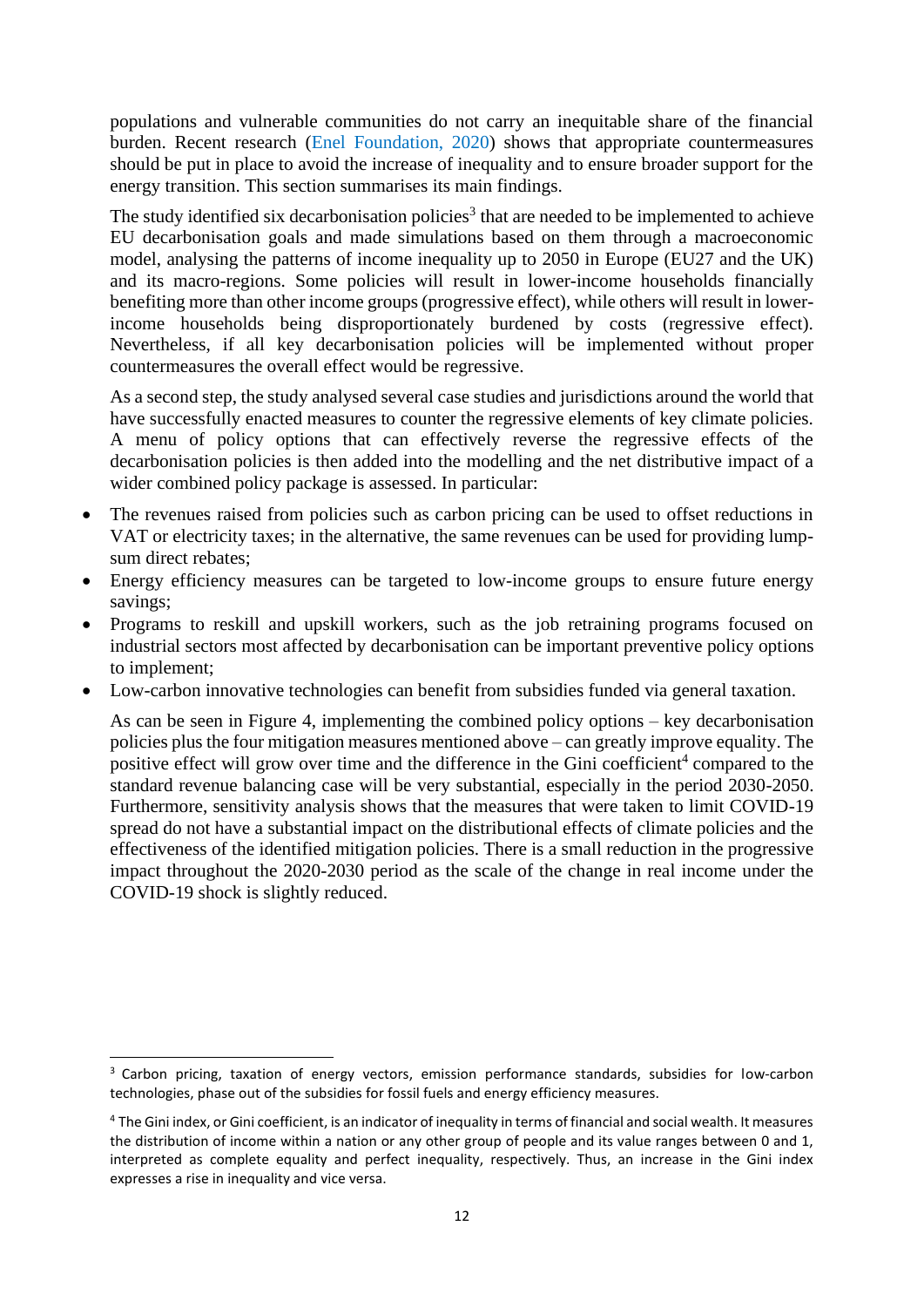**Figure 4 Gini Index variation for combined policy options in EU27 + UK**



Source: Enel Foundation

The study also provided an estimate of the effect on GDP and employment and found that the combined policy package can increase both indicators. In particular, in the short term, GDP impact is mostly driven by investments in energy efficiency measures; in the longer term, the positive change in GDP increases as emissions performance standards come into effect, reducing consumer prices through energy savings in industry, and reducing fossil fuel imports as road transport will be progressively electrified over time. On the other hand, employment growth until 2035 is dominated by an increase in construction and manufacturing jobs to meet the energy efficiency investment. Over the longer term, the employment growth is concentrated in service sectors and the electricity generation and supply sector. The positive employment effect in the service sectors is driven by an increase in consumer demand due to higher real incomes, whereas in the electricity generation and supply sector the positive impact is driven by the need to meet the additional electricity demand due to electrification.

Finally, the modelling also suggests that all European macro-regions will benefit from the combined policy options. Southern Europe and Central and Eastern Europe are expected to experience the most benefits in terms of GDP growth and declining inequality, while Western Europe is expected to have a large share of the employment benefits in terms of increased jobs. On the contrary, Northern Europe shows the smallest economic impact from the various climate policies, largely because a higher level of decarbonisation has already been achieved. The general trend of positive distributional effects is broadly consistent across all EU macroregions.

# **7. CONCLUSIONS**

The COVID 19 recovery packages are financed by future generations' debt. For the present generation, this means investing in transforming the current economic, financial, social, and political system in order to meet the challenges of climate change, economic downturn, and health crises in a way that is resilient and socially inclusive. This issue necessitates transformational public investments that create a sustainable, equitable, and digital transition, while leveraging private sector investment. (1) Global climate neutrality by 2050 (including technological advances, circular economy, and nature-based solutions), (2) Sustainable Finance, and (3) Climate Adaptation and Resilience were highlighted by UN Secretary-General António Guterres in his special address on "The State of the Planet" (12 December 2020). The 2030 Agenda and the Paris Agreement give long-term visions and roadmaps for transformation.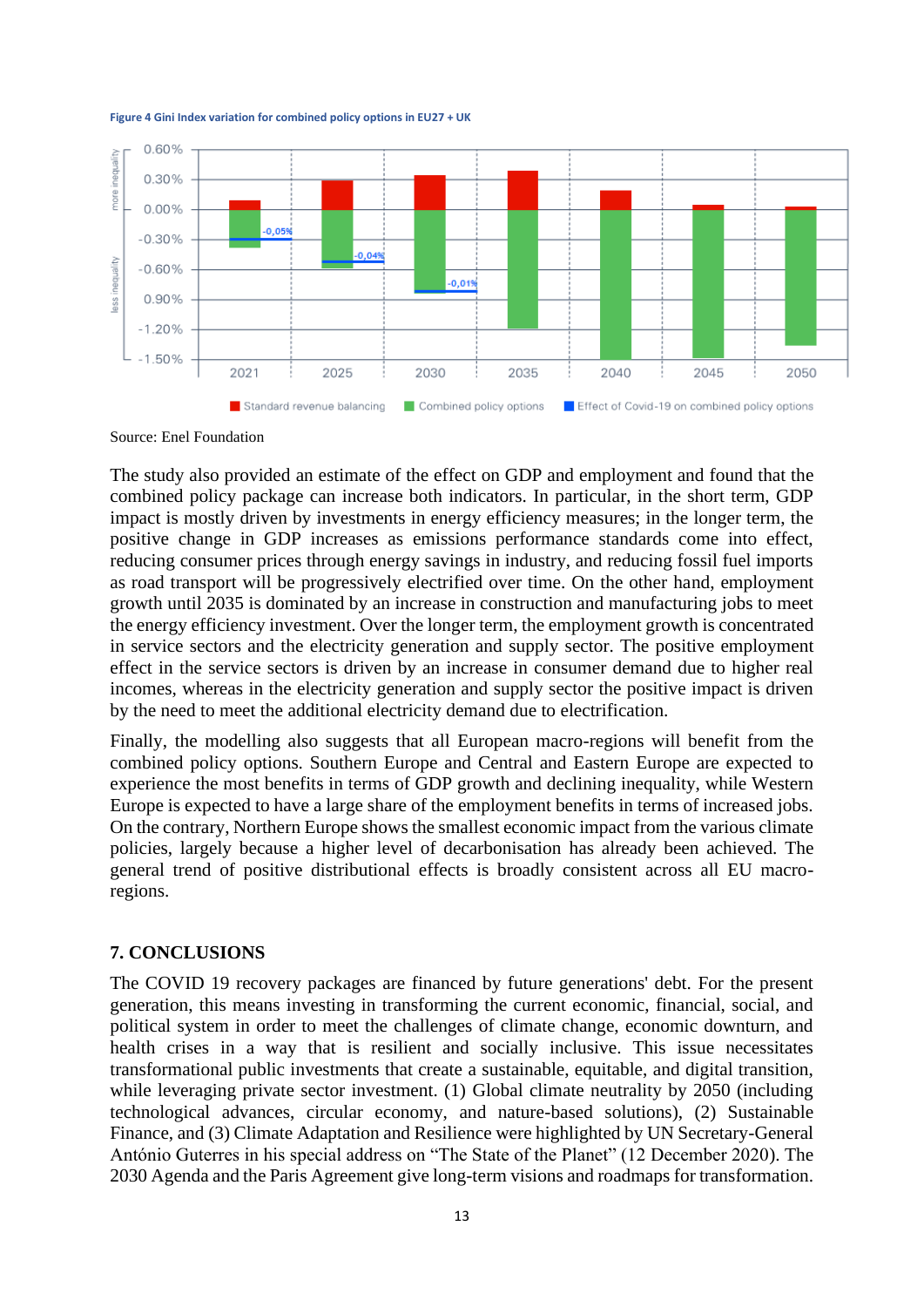The good news is that "Building Back Better" is not just a moral responsibility. Recent global simulations of the effect of green recovery plans confirm that a green economy creates jobs and a more inclusive society. Cleaning unsustainable supply networks and manufacturing processes can also help minimize the danger of future zoonotic illnesses and pandemics. Spending on climate resilience decreases harsh weather and poverty for hundreds of millions.

Global financial resources and pledges for a green recovery are still lacking. One exception is the European Union, where the European Green Deal offers the necessary amount of ambition and direction, and where efforts have been made to connect the investment framework with green and digital recovery. In this paper, we presented the transformations required in Europe to achieve the Sustainable Development Goals and the European Green Deal, and to enable a green and digital, job-based and equitable recovery from the COVID-19 Pandemic.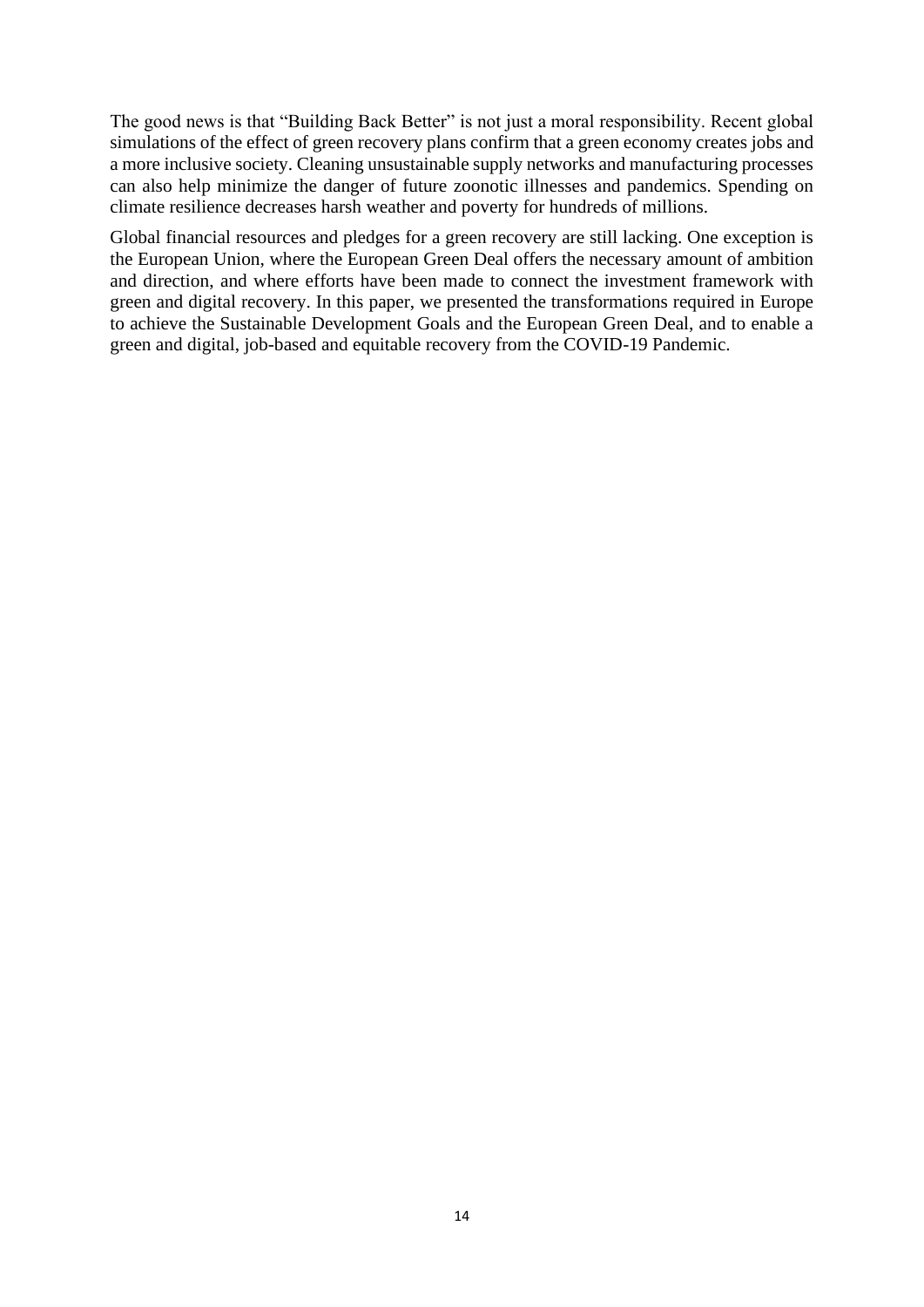# **REFERENCES**

- Abnett K. , 2021, *Climate 'law of laws' gets European Parliament's green light.* Reuters accessed on Jun 28, 2021. [https://www.reuters.com/world/europe/climate-law-laws](https://www.reuters.com/world/europe/climate-law-laws-gets-european-parliaments-green-light-2021-06-24/)[gets-european-parliaments-green-light-2021-06-24/](https://www.reuters.com/world/europe/climate-law-laws-gets-european-parliaments-green-light-2021-06-24/)
- Barbier E.B., 2020, Greening the Post-pandemic Recovery in the G20. *Environmental and Resource Economics*, 76:685–703
- Chen, Z., Marin, G., Popp, D. and Vona, F., 2020, Green Stimulus in a Post-pandemic [Recovery: the Role of Skills for a Resilient Recovery.](https://doi.org/10.1007/s10640-020-00464-7) *Environmental and Resource Economics* 76:901–911
- Enel Foundation, Eurelectric, Cambridge Econometrics and Guidehouse "E-quality Shaping an inclusive energy transition", June 2020 [\(https://www.enelfoundation.org/news/a/2020/06/discussing-e-quality-in-the-context](https://www.enelfoundation.org/news/a/2020/06/discussing-e-quality-in-the-context-of-energy-transition)[of-energy-transition\)](https://www.enelfoundation.org/news/a/2020/06/discussing-e-quality-in-the-context-of-energy-transition);<https://www.eurelectric.org/e-quality/>
- European Commission, 2019, A European Green Deal, [https://ec.europa.eu/info/strategy/priorities-2019-2024/european-green-deal\\_en](https://ec.europa.eu/info/strategy/priorities-2019-2024/european-green-deal_en)
- Kedward, K., Ryan-Collins, J. and Chenet, H. (2020). Managing nature-related financial risks: a precautionary policy approach for central banks and financial supervisors. UCL Institute for Innovation and Public Purpose, Working Paper Series (IIPP WP 2020-09)
- McDonald, D.A., Marois, T., and Barrowclough, D.V. (Eds.). 2020. Public Banks and Covid-19: Combatting the Pandemic With Public Finance.Municipal Services Project (Kingston), UNCTAD (Geneva), and Eurodad (Brussels)
- Mazzucato, M., McPherson, M., 2019. The Green New Deal: A bold mission-oriented approach. UCL Institute for Innovation and Public Purpose, Policy Brief series (IIPP PB 04).
- Mazzucato, M., McPherson, M., Dibb, G. 2020. 'The path to COVID recovery: the urgent need for the EU Green Deal and a new approach to Industrial Strategy. UCL IIPP Medium. Accessible at [https://medium.com/iipp-blog/ the-path-to-covid-recovery-the](https://medium.com/iipp-blog/the-path-to-covid-recovery-the-urgent-need-for-the-eu-green-deal-and-a-)[urgent-need-for-the-EU-green-deal-and-a-new-approach-to-industrial-e91a4ad5ae7](https://medium.com/iipp-blog/the-path-to-covid-recovery-the-urgent-need-for-the-eu-green-deal-and-a-)
- Mazzucato, M. and Semieniuk, G. 2018. Financing green growth. UCL Institute for Innovation and Public Purpose Working Paper Series (IIPP WP 2018-04)
- Popp, D., Vona, F., Marin, G., Chen, Z., 2020. [The Employment Impact of Green Fiscal Push:](http://www.nber.org/papers/w27321)  [Evidence from the American Recovery Act.](http://www.nber.org/papers/w27321) Working Paper 27321, National Bureau of Economic Research, Cambridge, MA, June
- Sachs, J., Koundouri, P., et al., 2021. Transformations for the Joint Implementation of Agenda 2030 for Sustainable Development and the European Green Deal - A Green and Digital, Job-Based and Inclusive Recovery from the COVID-19 Pandemic. Report of the UN Sustainable Development Solutions Network, [https://resources.unsdsn.org/transformations-for-the-joint-implementation-of-agenda-](https://resources.unsdsn.org/transformations-for-the-joint-implementation-of-agenda-2030-the-sustainable-development-goals-and-the-european-green-deal-a-green-and-digital-job-based-and-inclusive-recovery-from-covid-19-pandemic)